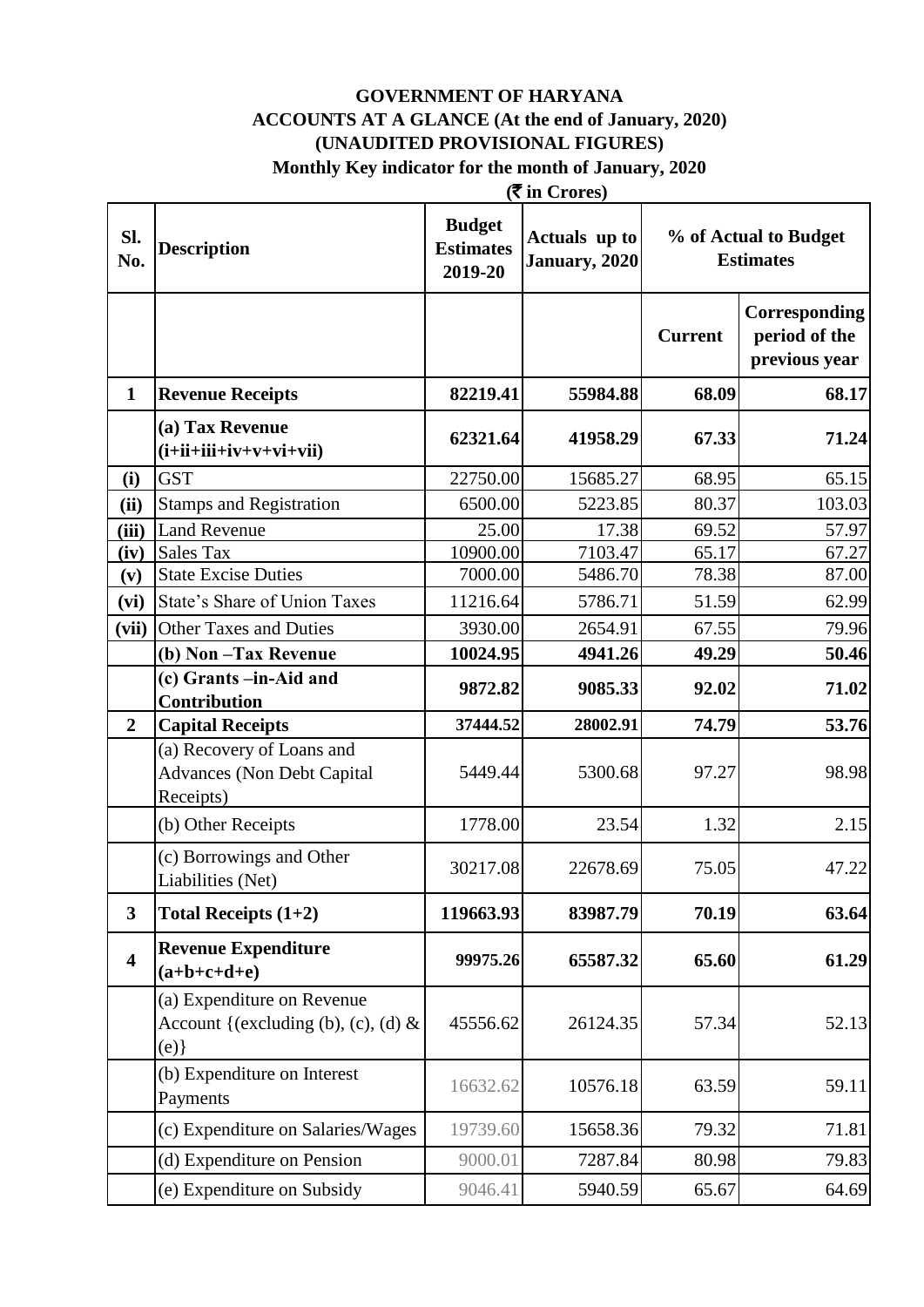| 5                | Capital Expenditure (a+b)                                                                              | 18006.40    | 17307.19       | 96.12  | 77.67 |
|------------------|--------------------------------------------------------------------------------------------------------|-------------|----------------|--------|-------|
|                  | (a) Expenditure on Capital<br>Account {(excluding (b)}                                                 | 17377.79    | 17307.19       | 99.59  | 80.12 |
|                  | (b) Expenditure on Salaries/Wages                                                                      | 628.61      | $\overline{0}$ | 0.00   | 2.53  |
| 6                | <b>Sector Wise Expenditure</b>                                                                         |             |                |        |       |
| (i)              | <b>General Sector</b>                                                                                  |             |                |        |       |
|                  | (a) Revenue                                                                                            | 35771.19    | 24046.47       | 67.22  | 66.57 |
|                  | (b) Capital                                                                                            | 1905.58     | 463.11         | 24.30  | 55.70 |
| (ii)             | <b>Social Sector</b>                                                                                   |             |                |        |       |
|                  | (a) Revenue                                                                                            | 39131.27    | 26743.28       | 68.34  | 60.71 |
|                  | (b) Capital                                                                                            | 5220.09     | 2831.30        | 54.24  | 60.36 |
| (iii)            | <b>Economic Sector</b>                                                                                 |             |                |        |       |
|                  | (a) Revenue                                                                                            | 25072.80    | 14797.57       | 59.02  | 0.25  |
|                  | (b) Capital                                                                                            | 10880.73    | 14012.78       | 128.79 | 85.65 |
| (iv)             | <b>Grants-in-aid-Contributions</b>                                                                     |             | $\mathbf{0}$   | 0.00   | 46.12 |
| $\overline{7}$   | Total Expenditure $(4+5)$                                                                              | 117981.66   | 82894.51       | 70.26  | 64.20 |
| 8                | <b>Loans and Advances Disbursed</b>                                                                    | 1682.27     | 1093.28        | 64.99  | 33.04 |
| $\boldsymbol{9}$ | Revenue Surplus $(+)/$ Deficit $(-)$<br>$(1 - 4)$                                                      | $-17755.85$ | $-9602.44$     | 54.08  | 22.55 |
| 10               | Fiscal /Surplus(+)/Deficit (-)<br>$[(1+2(a)+2(b))] - [(7+8)]$                                          | $-30217.08$ | $-22678.69$    | 75.05  | 47.22 |
| 11               | Primary Deficit (-)/Surplus (+)<br>$\left[ \{1 + 2(a) + 2(b)\}\right]$ –<br>$[{4(a)+(c)+(d)+(e)}+5+8]$ | $-13584.46$ | $-12102.51$    | 89.09  | 35.77 |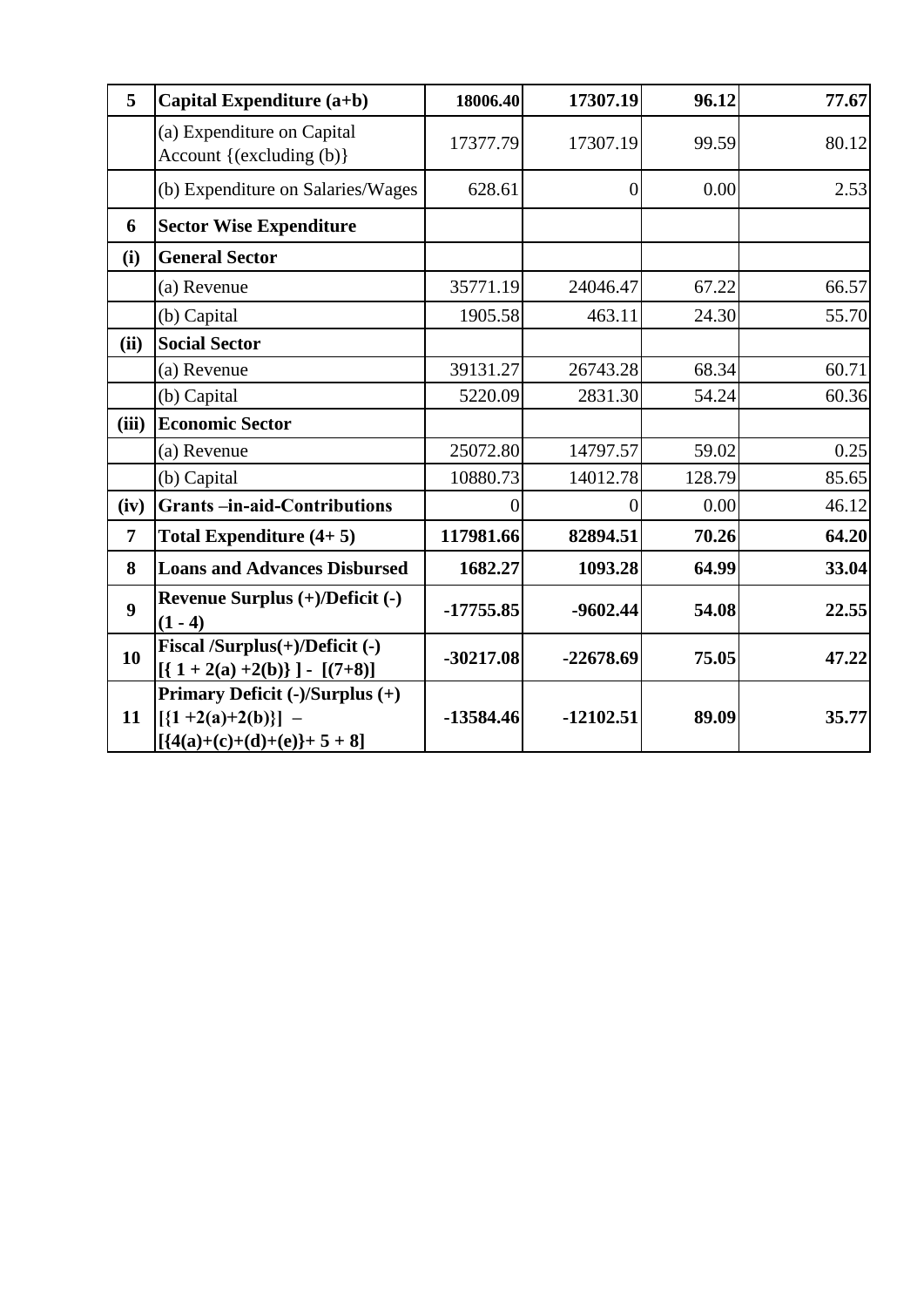(Refer to Item No. 1(a) of Monthly Accounts at a Glance)

|                        |                |                    |                | $\zeta$ $\bar{\zeta}$ in Crores) |  |
|------------------------|----------------|--------------------|----------------|----------------------------------|--|
| <b>Months</b>          |                | 2019-2020          | 2018-2019      |                                  |  |
|                        | <b>Monthly</b> | <b>Progressive</b> | <b>Monthly</b> | <b>Progressive</b>               |  |
| April                  | 4590.89        | 4590.89            | 4019.43        | 4019.43                          |  |
| May                    | 2596.73        | 7187.62            | 3441.54        | 7460.97                          |  |
| June                   | 5303.67        | 12491.29           | 4989.13        | 12450.10                         |  |
| July                   | 3835.77        | 16327.06           | 4933.23        | 17383.33                         |  |
| August                 | 4923.12        | 21250.18           | 3773.93        | 21157.26                         |  |
| September              | 3944.11        | 25194.29           | 3926.67        | 25083.93                         |  |
| October                | 3799.90        | 28994.19           | 3911.05        | 28994.98                         |  |
| November               | 4550.57        | 33544.76           | 4506.64        | 33501.62                         |  |
| December               | 4169.68        | 37714.44           | 4163.54        | 37665.16                         |  |
| January                | 4243.85        | 41958.29           | 3963.14        | 41628.3                          |  |
| February               |                |                    | 3601.70        | 45230.00                         |  |
| March<br>(Preliminary) |                |                    | 5605.93        | 50835.93                         |  |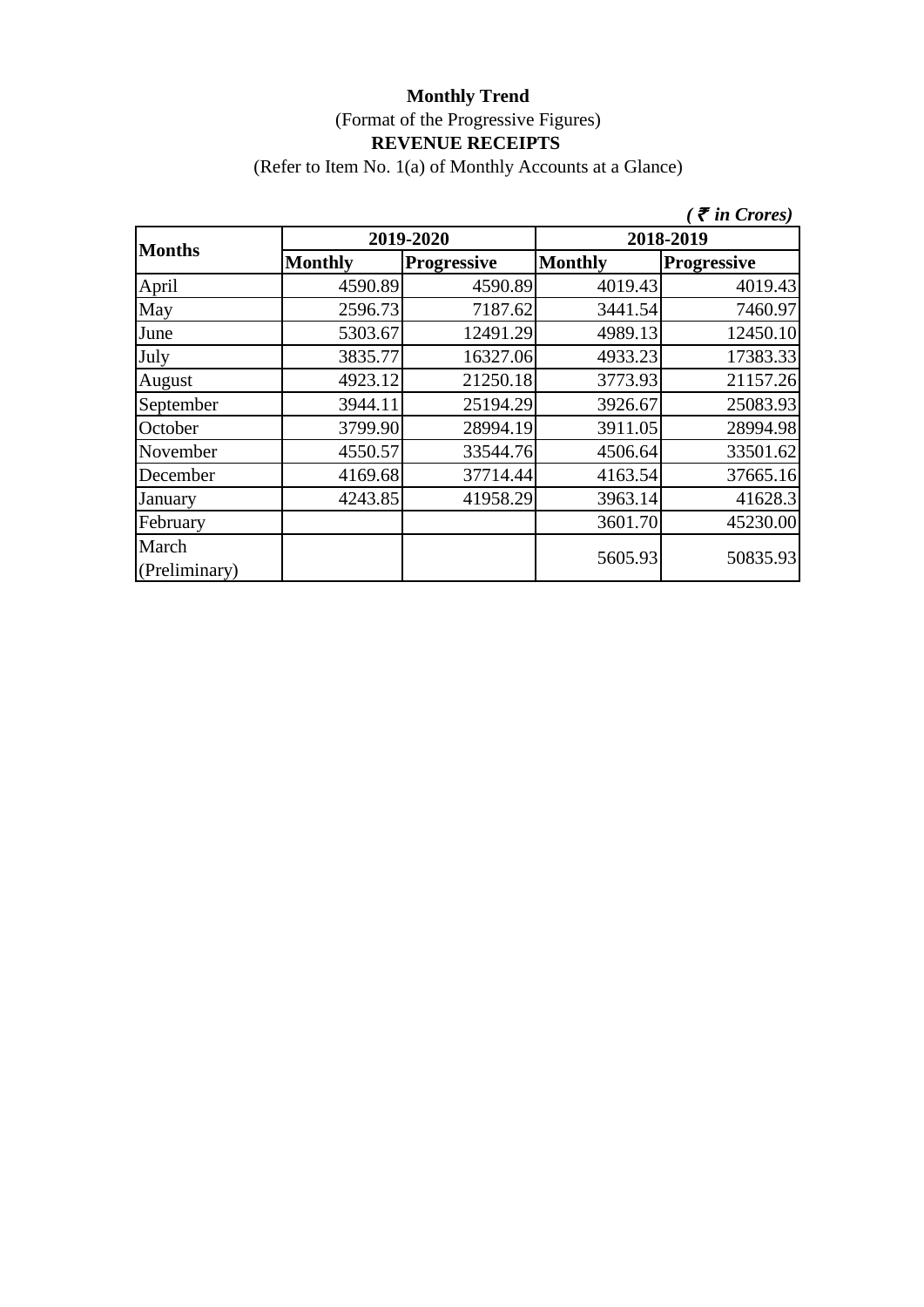(Refer to Item No. 1(b) of Monthly Accounts at a Glance)

|                     |                |                    |                | $\zeta$ $\bar{\zeta}$ in Crores) |  |
|---------------------|----------------|--------------------|----------------|----------------------------------|--|
| <b>Months</b>       |                | 2019-2020          | 2018-2019      |                                  |  |
|                     | <b>Monthly</b> | <b>Progressive</b> | <b>Monthly</b> | <b>Progressive</b>               |  |
| April               | 566.43         | 566.43             | 528.29         | 528.29                           |  |
| May                 | 451.45         | 1017.88            | 435.6          | 963.89                           |  |
| June                | 309.50         | 1327.38            | 558.26         | 1522.15                          |  |
| July                | 558.31         | 1885.69            | 609.51         | 2131.66                          |  |
| August              | 541.00         | 2426.69            | 449.99         | 2581.65                          |  |
| September           | 510.90         | 2937.59            | 867.7          | 3449.35                          |  |
| October             | 488.02         | 3425.61            | 471.27         | 3920.62                          |  |
| November            | 352.78         | 3778.39            | 663.65         | 4584.27                          |  |
| December            | 738.42         | 4516.81            | 390.25         | 4974.52                          |  |
| January             | 424.45         | 4941.26            | 728.91         | 5703.43                          |  |
| February            |                |                    | 540.96         | 6244.39                          |  |
| March (Preliminary) |                |                    | 622.86         | 6867.25                          |  |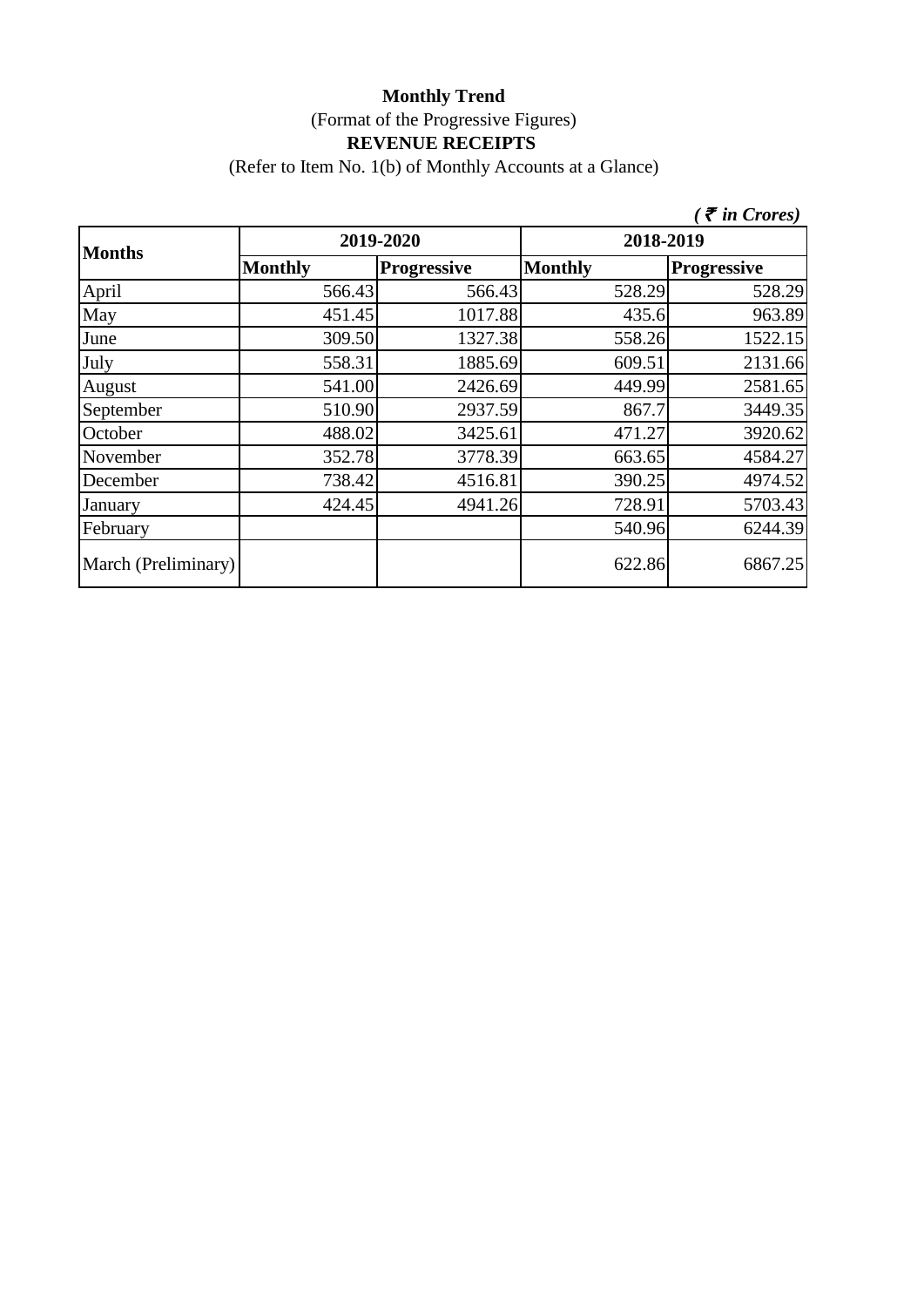(Refer to Item No. 1(c) of Monthly Accounts at a Glance)

|                        |                |                    |                | $\zeta$ <i>( <math>\bar{\zeta}</math> in Crores)</i> |  |
|------------------------|----------------|--------------------|----------------|------------------------------------------------------|--|
| <b>Months</b>          |                | 2019-2020          | 2018-2019      |                                                      |  |
|                        | <b>Monthly</b> | <b>Progressive</b> | <b>Monthly</b> | <b>Progressive</b>                                   |  |
| April                  | 38.55          | 38.55              | 15.29          | 15.29                                                |  |
| May                    | 1579.84        | 1618.39            | 753.1          | 768.39                                               |  |
| June                   | 462.24         | 2080.63            | 438.05         | 1206.44                                              |  |
| July                   | 1927.63        | 4008.26            | 391.09         | 1597.53                                              |  |
| August                 | 393.70         | 4401.96            | 278.09         | 1875.62                                              |  |
| September              | 160.44         | 4562.40            | 866.21         | 2741.83                                              |  |
| October                | 433.37         | 4995.77            | 571.17         | 3313.00                                              |  |
| November               | 2626.81        | 7622.58            | 715.86         | 4028.86                                              |  |
| December               | 1172.80        | 8795.38            | 139.92         | 4168.78                                              |  |
| January                | 289.95         | 9085.33            | 943.35         | 5112.13                                              |  |
| February               |                |                    | 863.43         | 5975.56                                              |  |
| March<br>(Preliminary) |                |                    | 433.67         | 6409.23                                              |  |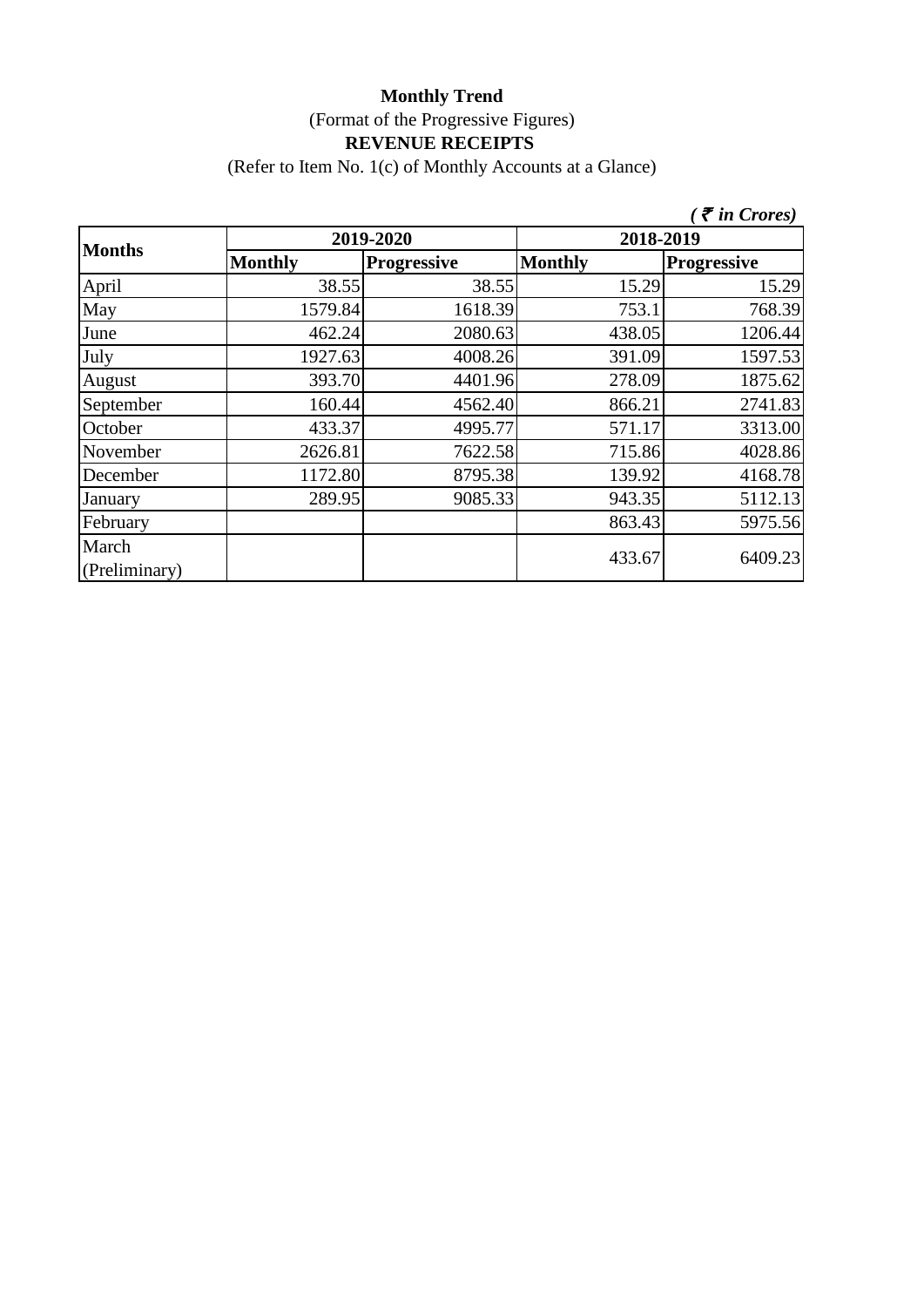(Refer to Item No. 2(a) of Monthly Accounts at a Glance)

|                        |                |                    |                | $\zeta$ $\bar{\zeta}$ in Crores) |  |
|------------------------|----------------|--------------------|----------------|----------------------------------|--|
| <b>Months</b>          |                | 2019-2020          | 2018-2019      |                                  |  |
|                        | <b>Monthly</b> | <b>Progressive</b> | <b>Monthly</b> | <b>Progressive</b>               |  |
| April                  | 2.39           | 2.39               | 1.19           | 1.19                             |  |
| May                    | 3.35           | 5.74               | 2.97           | 4.16                             |  |
| June                   | 4.27           | 10.01              | 20.16          | 24.32                            |  |
| July                   | 5201.41        | 5211.42            | 3.23           | 27.55                            |  |
| August                 | 12.88          | 5224.30            | 6.94           | 34.49                            |  |
| September              | 3.91           | 5228.21            | 12.89          | 47.38                            |  |
| October                | 12.23          | 5240.44            | 8.46           | 55.84                            |  |
| November               | 45.21          | 5285.65            | 44.98          | 100.82                           |  |
| December               | 6.97           | 5292.62            | 5193.62        | 5294.44                          |  |
| January                | 8.06           | 5300.68            | 11.02          | 5305.46                          |  |
| February               |                |                    | 12.60          | 5318.06                          |  |
| March<br>(Preliminary) |                |                    | 53.83          | 5371.89                          |  |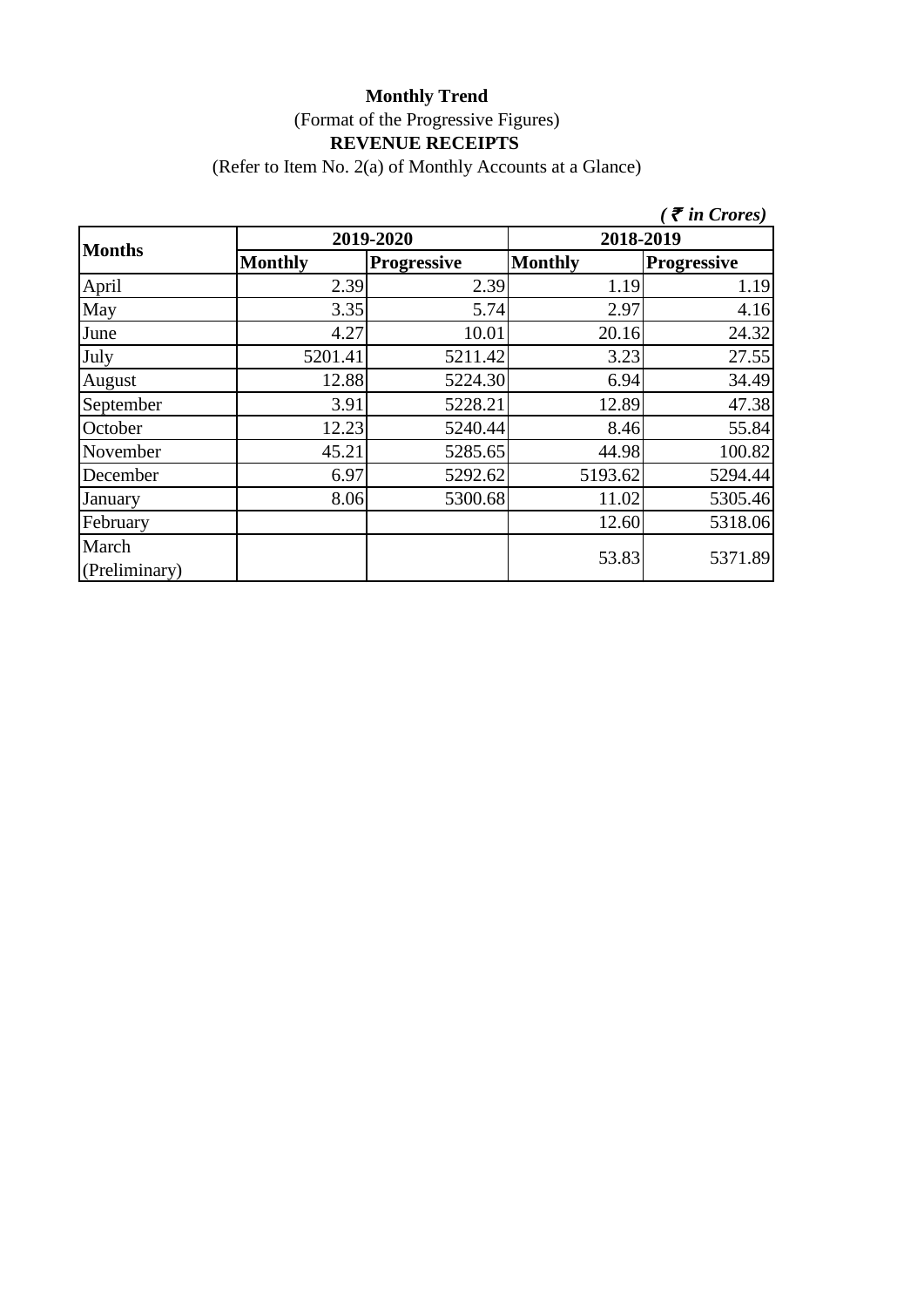(Refer to Item No. 2(b) of Monthly Accounts at a Glance)

|                     |                |                    |                | $\zeta$ $\bar{\zeta}$ in Crores) |  |  |
|---------------------|----------------|--------------------|----------------|----------------------------------|--|--|
|                     |                | 2019-2020          |                | 2018-2019                        |  |  |
| <b>Months</b>       | <b>Monthly</b> | <b>Progressive</b> | <b>Monthly</b> | <b>Progressive</b>               |  |  |
| April               | 2.28           | 2.28               | 1.27           | 1.27                             |  |  |
| May                 | 2.03           | 4.31               | 3.38           | 4.65                             |  |  |
| June                | 1.75           | 6.06               | 0.46           | 5.11                             |  |  |
| July                | 1.85           | 7.91               | 0.61           | 5.72                             |  |  |
| August              | 1.42           | 9.33               | 1.76           | 7.48                             |  |  |
| September           | 0.41           | 9.74               | 3.53           | 11.01                            |  |  |
| October             | 2.65           | 12.39              | 0.44           | 11.45                            |  |  |
| November            | 0.87           | 13.26              | 0.49           | 11.94                            |  |  |
| December            | 4.71           | 17.97              | 6.58           | 18.52                            |  |  |
| January             | 5.57           | 23.54              | 3.83           | 22.35                            |  |  |
| February            |                |                    | 13.35          | 35.70                            |  |  |
| March (Preliminary) |                |                    | 13.31          | 49.01                            |  |  |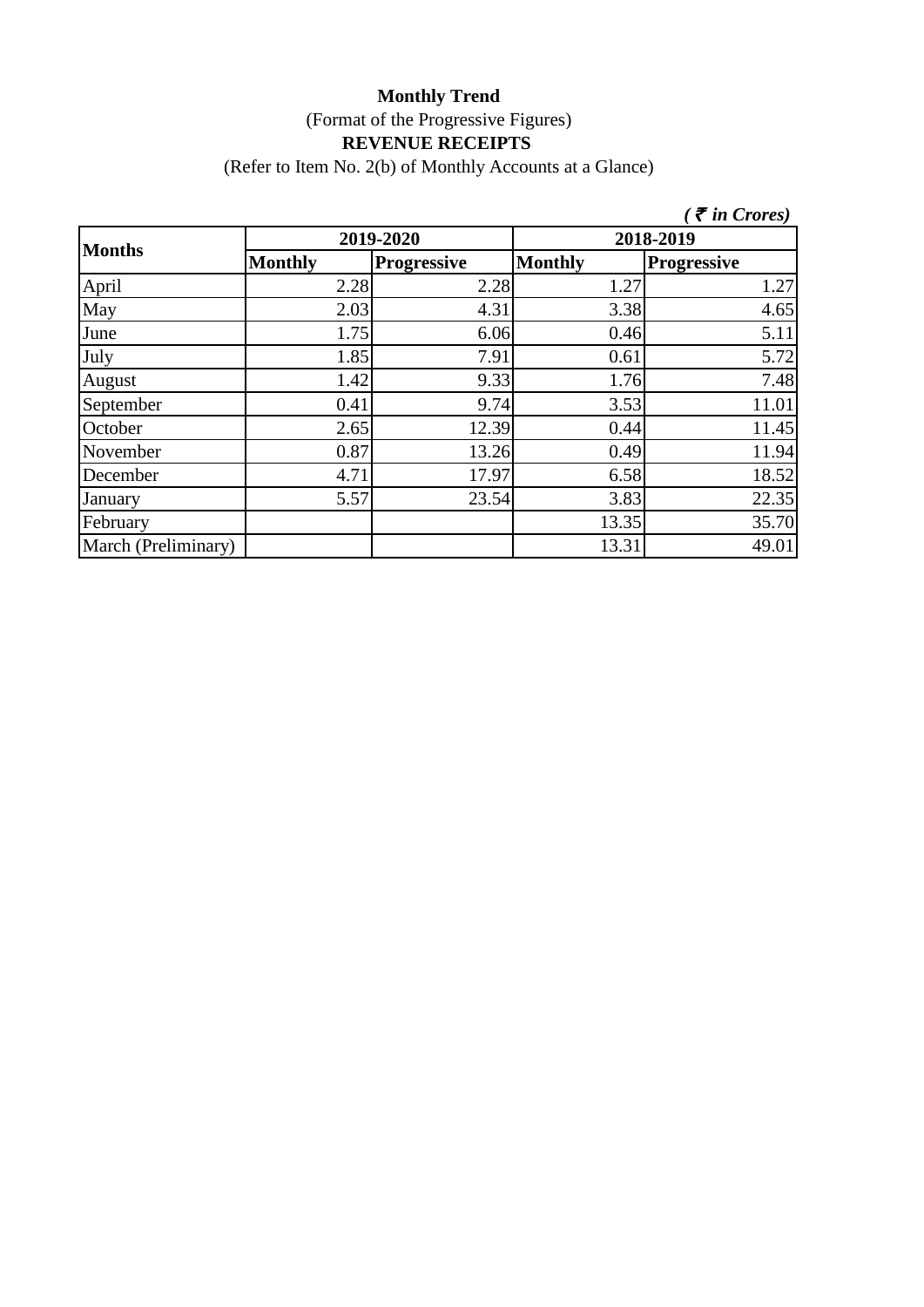(Refer to Item No. 2(c) of Monthly Accounts at a Glance)

|                        |                |                    |                | $\zeta$ $\bar{\zeta}$ in Crores) |  |
|------------------------|----------------|--------------------|----------------|----------------------------------|--|
| <b>Months</b>          |                | 2019-2020          | 2018-2019      |                                  |  |
|                        | <b>Monthly</b> | <b>Progressive</b> | <b>Monthly</b> | <b>Progressive</b>               |  |
| April                  | 210.57         | 210.57             | 572.36         | 572.36                           |  |
| May                    | 5416.44        | 5627.01            | 2629.15        | 3201.51                          |  |
| June                   | 511.76         | 6138.77            | 1404.7         | 4606.21                          |  |
| July                   | 1245.02        | 7383.79            | $-1024.48$     | 3581.73                          |  |
| August                 | 2583.01        | 9966.80            | 1600.48        | 5182.21                          |  |
| September              | 1128.57        | 11095.37           | 1392.23        | 6574.44                          |  |
| October                | 10458.18       | 21553.55           | 5747.93        | 12322.37                         |  |
| November               | 1207.95        | 22761.50           | 3342.44        | 15664.81                         |  |
| December               | $-2422.98$     | 20338.52           | $-992.14$      | 14672.67                         |  |
| January                | 2340.17        | 22678.69           | $-1056.13$     | 13616.54                         |  |
| February               |                |                    | 3001.73        | 16618.27                         |  |
| March<br>(Preliminary) |                |                    | 5068.99        | 21687.26                         |  |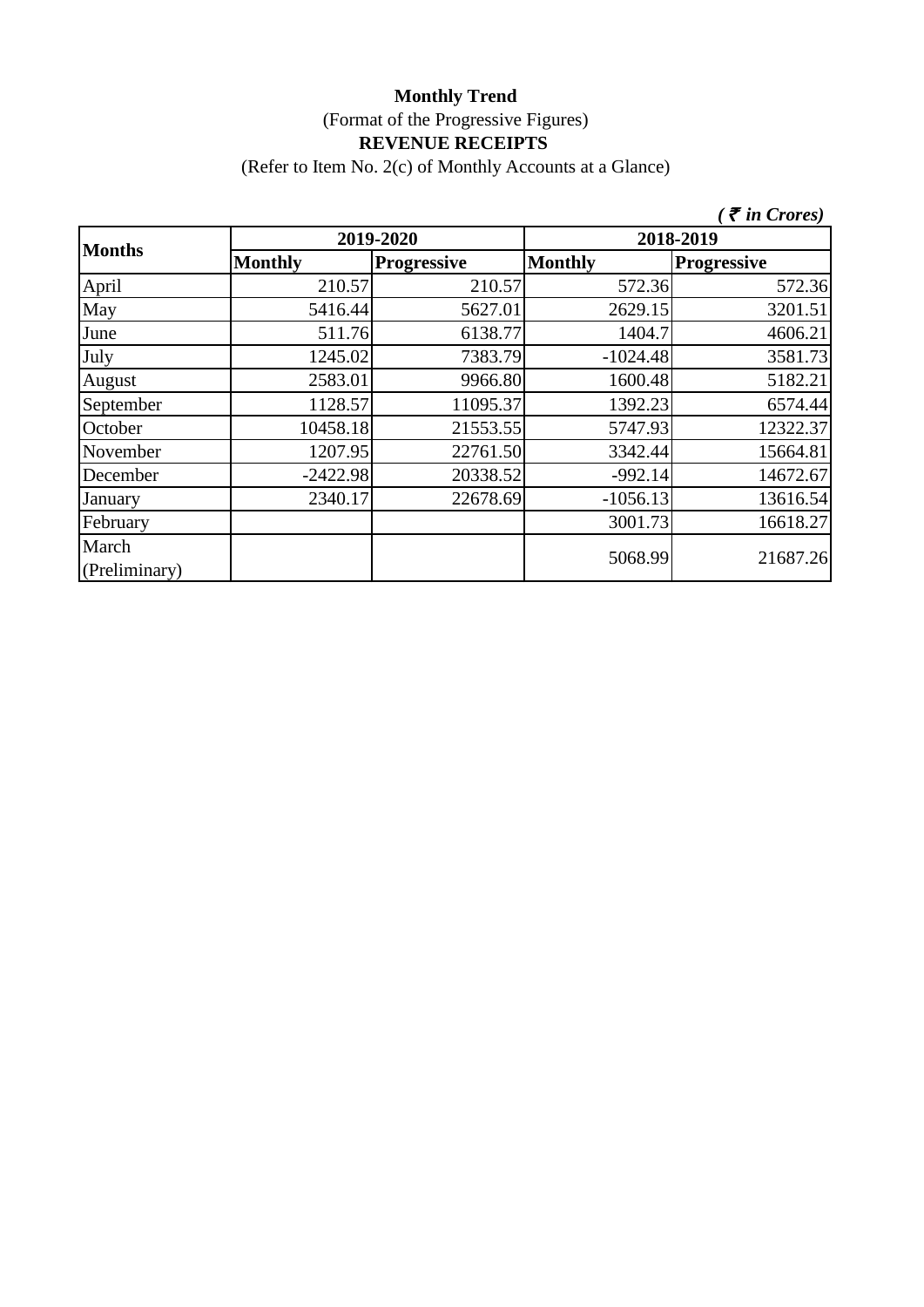(Refer to Item No. 4(a) of Monthly Accounts at a Glance)

|                     |                |                    |                      | $\zeta$ $\bar{\zeta}$ in Crores) |  |
|---------------------|----------------|--------------------|----------------------|----------------------------------|--|
|                     |                | 2019-2020          | 2018-2019            |                                  |  |
| <b>Months</b>       | <b>Monthly</b> | <b>Progressive</b> | <b>Monthly</b>       | <b>Progressive</b>               |  |
| April               | 1269.69        | 1269.69            | $\ddot{\phantom{0}}$ | $\cdot$ .                        |  |
| May                 | 2455.32        | 3725.01            | $\ddot{\phantom{0}}$ | $\cdot\cdot$                     |  |
| June                | 1998.95        | 5723.96            | $\bullet\,\bullet$   | $\ldots$                         |  |
| July                | 3318.61        | 9042.57            | $\bullet\,\bullet$   | $\cdots$                         |  |
| August              | 2812.38        | 11854.95           | $\ddot{\phantom{0}}$ | $\ldots$                         |  |
| September           | 3596.60        | 15451.55           | $\cdot \cdot$        | $\bullet$ .                      |  |
| October             | 2893.19        | 18344.74           | $\ddot{\phantom{0}}$ | $\ldots$                         |  |
| November            | 2790.68        | 21135.42           | 1889.02              | 16031.84                         |  |
| December            | 2531.57        | 23666.99           | 1850.66              | 17882.50                         |  |
| January             | 2457.36        | 26124.35           | 2727.23              | 20609.73                         |  |
| February            |                |                    | 4029.90              | 24639.63                         |  |
| March (Preliminary) |                |                    | 4595.46              | 29235.09                         |  |

Note: Figures of item no. 4(a) up to October 2018 are not avilable in old format.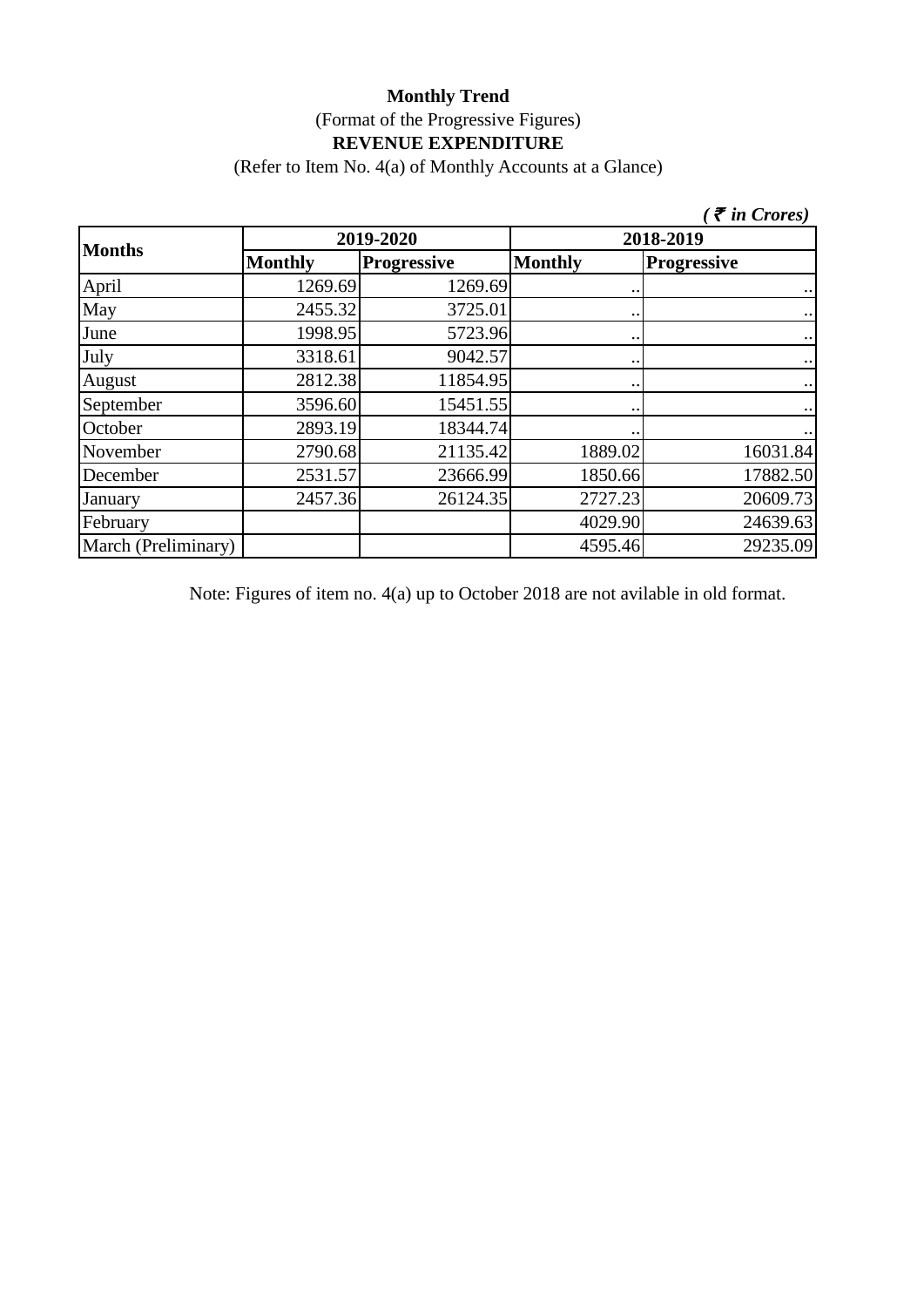(Refer to Item No. 4(b) of Monthly Accounts at a Glance)

|                     |                |                    |                | $\bar{\tau}$ in Crores) |  |  |
|---------------------|----------------|--------------------|----------------|-------------------------|--|--|
| <b>Months</b>       |                | 2019-2020          |                | 2018-2019               |  |  |
|                     | <b>Monthly</b> | <b>Progressive</b> | <b>Monthly</b> | <b>Progressive</b>      |  |  |
| April               | 20.37          | 20.37              | 12.93          | 12.93                   |  |  |
| May                 | 35.68          | 56.05              | 1174.18        | 1187.11                 |  |  |
| June                | 2478.27        | 2534.32            | 1181.04        | 2368.15                 |  |  |
| July                | 890.00         | 3424.32            | 577.26         | 2945.41                 |  |  |
| August              | 1281.89        | 4706.21            | 973.9          | 3919.31                 |  |  |
| September           | 24.37          | 4730.58            | 1232.9         | 5152.21                 |  |  |
| October             | 2795.86        | 7526.44            | 92.91          | 5245.12                 |  |  |
| November            | 886.30         | 8412.74            | 1935.07        | 7180.19                 |  |  |
| December            | 10.70          | 8423.44            | 1108.83        | 8289.02                 |  |  |
| January             | 2152.74        | 10576.18           | 73.84          | 8362.86                 |  |  |
| February            |                |                    | 1809.45        | 10172.31                |  |  |
| March (Preliminary) |                |                    | 2246.10        | 12418.41                |  |  |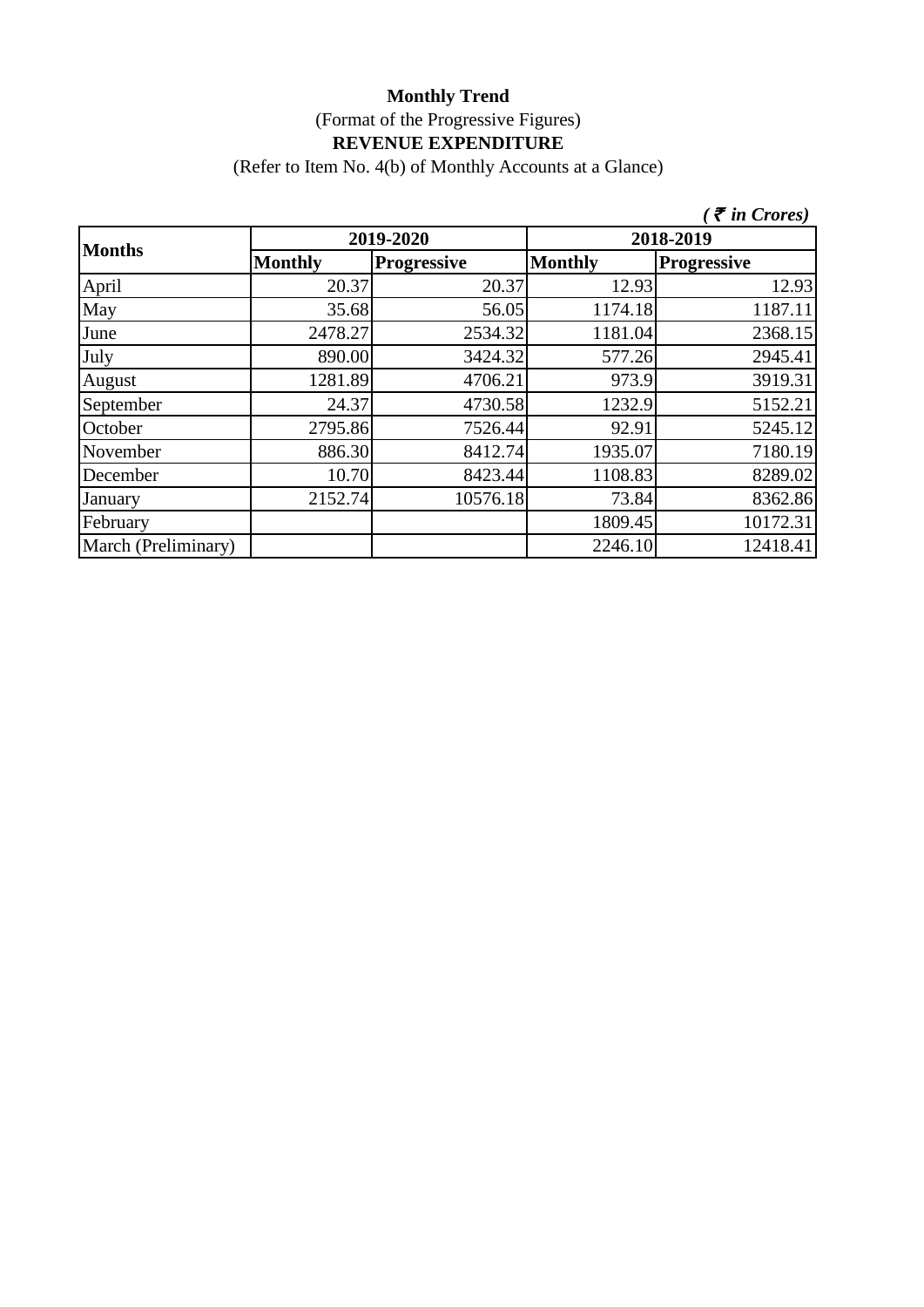(Refer to Item No. 4(c) of Monthly Accounts at a Glance)

|                     |                |                    |                | $\zeta$ $\bar{\zeta}$ in Crores) |  |  |
|---------------------|----------------|--------------------|----------------|----------------------------------|--|--|
| <b>Months</b>       |                | 2019-2020          |                | 2018-2019                        |  |  |
|                     | <b>Monthly</b> | <b>Progressive</b> | <b>Monthly</b> | <b>Progressive</b>               |  |  |
| April               | 1601.47        | 1601.47            | 1049.49        | 1049.49                          |  |  |
| May                 | 2350.55        | 3952.02            | 1872.91        | 2922.4                           |  |  |
| June                | 676.17         | 4628.19            | 1902.13        | 4824.53                          |  |  |
| July                | 1537.54        | 6165.73            | 893.22         | 5717.75                          |  |  |
| August              | 2392.28        | 8558.01            | 1819.89        | 7537.64                          |  |  |
| September           | 726.53         | 9284.54            | 1050.99        | 8588.63                          |  |  |
| October             | 2543.55        | 11828.09           | 2065.95        | 10654.58                         |  |  |
| November            | 1618.47        | 13446.56           | 1494.91        | 12149.49                         |  |  |
| December            | 631.64         | 14078.20           | 755.65         | 12905.14                         |  |  |
| January             | 1580.16        | 15658.36           | 1451.24        | 14356.38                         |  |  |
| February            |                |                    | 1489.42        | 15845.80                         |  |  |
| March (Preliminary) |                |                    | 1752.77        | 17598.57                         |  |  |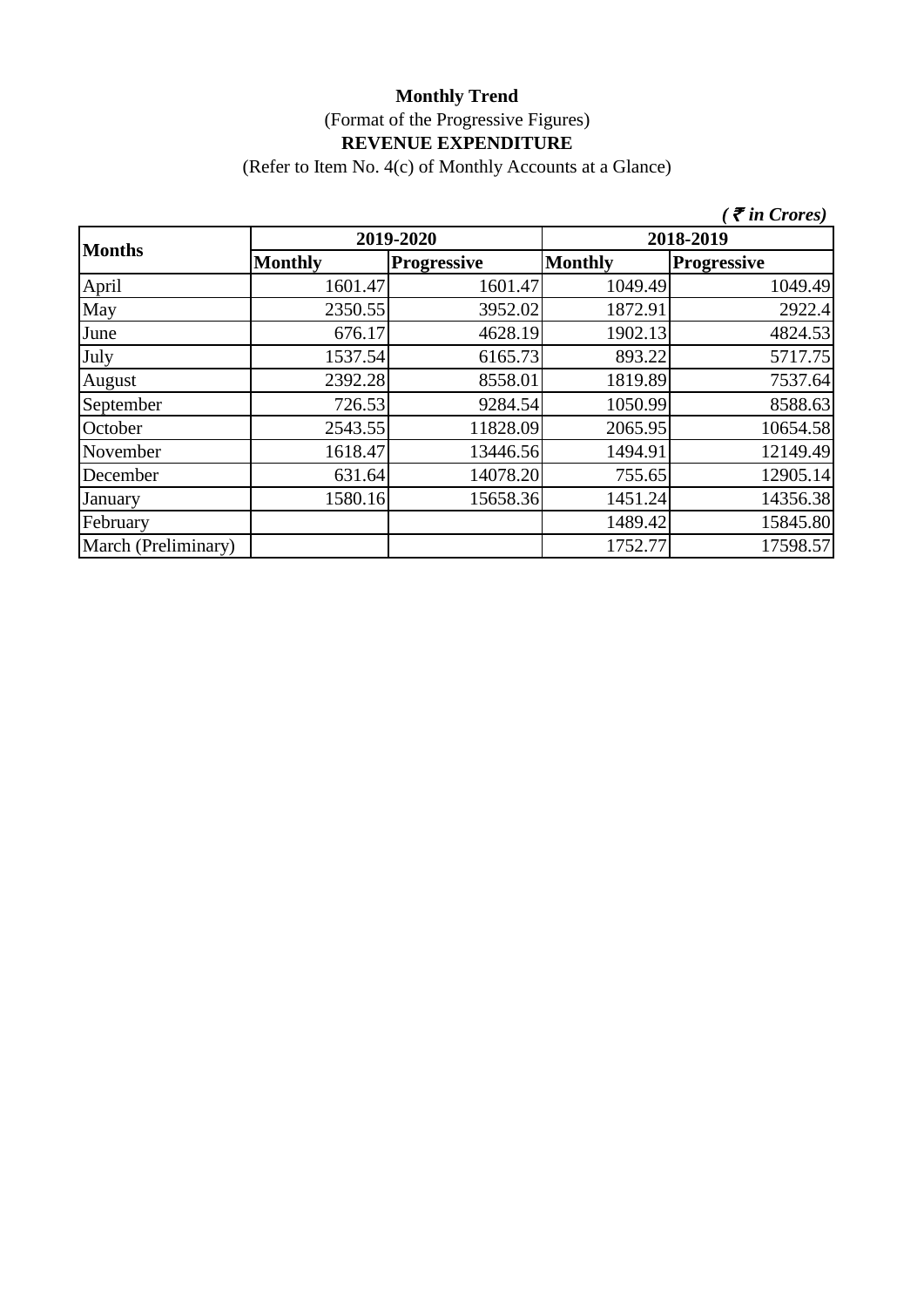(Refer to Item No. 4(d) of Monthly Accounts at a Glance)

|                     |                |                    |                | $\zeta$ $\bar{\zeta}$ in Crores) |  |
|---------------------|----------------|--------------------|----------------|----------------------------------|--|
| <b>Months</b>       | 2019-2020      |                    | 2018-2019      |                                  |  |
|                     | <b>Monthly</b> | <b>Progressive</b> | <b>Monthly</b> | <b>Progressive</b>               |  |
| April               | 586.90         | 586.90             | 552.47         | 552.47                           |  |
| May                 | 1078.49        | 1665.39            | 778.66         | 1331.13                          |  |
| June                | 572.37         | 2237.76            | 832.24         | 2163.37                          |  |
| July                | 746.56         | 2984.32            | 464.84         | 2628.21                          |  |
| August              | 886.89         | 3871.21            | 826.77         | 3454.98                          |  |
| September           | 480.23         | 4351.44            | 467.38         | 3922.36                          |  |
| October             | 952.43         | 5303.87            | 782.44         | 4704.80                          |  |
| November            | 639.27         | 5943.14            | 691.47         | 5396.27                          |  |
| December            | 536.40         | 6479.54            | 508.73         | 5905.00                          |  |
| January             | 808.30         | 7287.84            | 721.47         | 6626.47                          |  |
| February            |                |                    | 692.38         | 7318.85                          |  |
| March (Preliminary) |                |                    | 820.92         | 8139.77                          |  |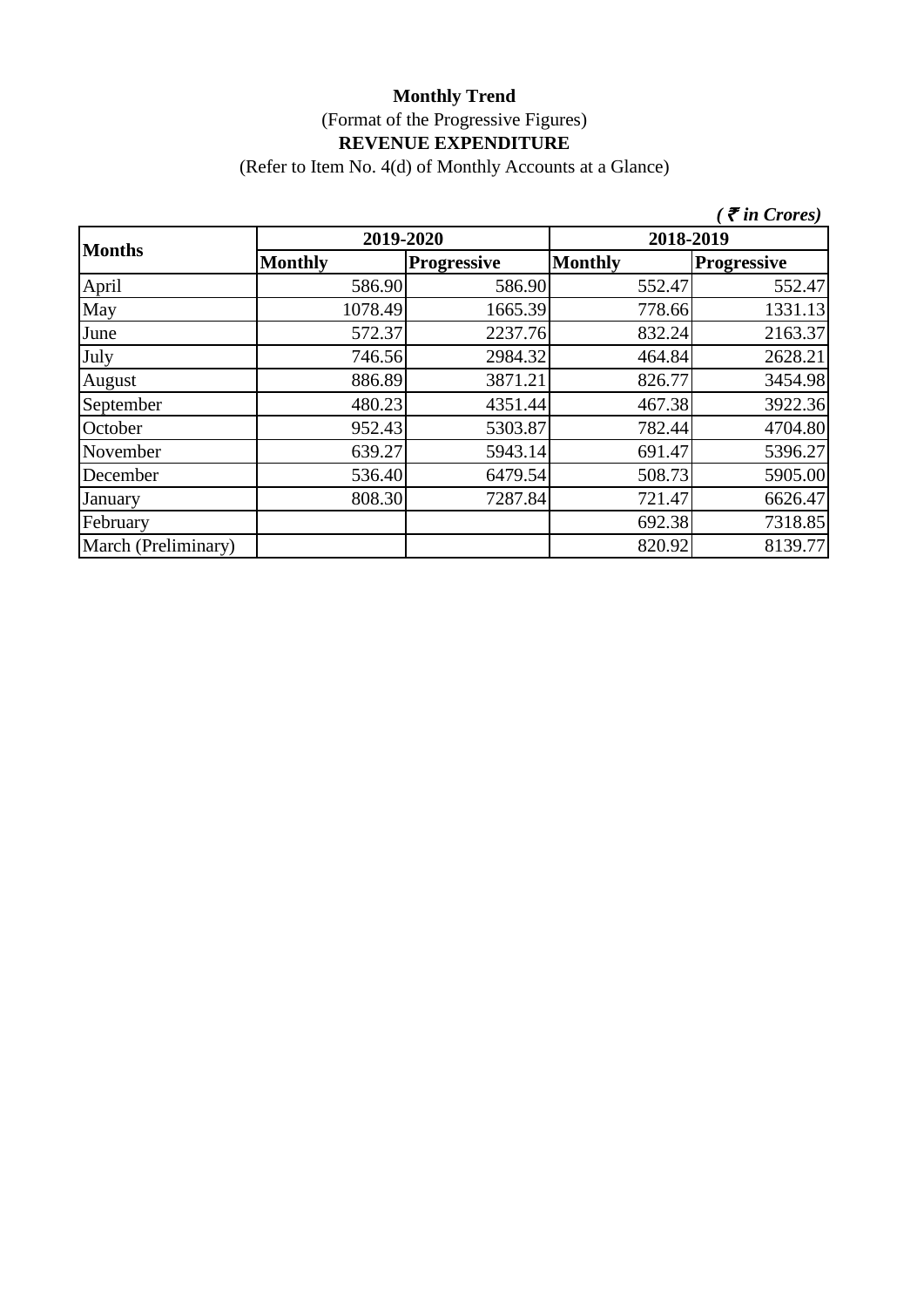(Refer to Item No. 4(e) of Monthly Accounts at a Glance)

|                     |                |                    |                | $\zeta$ <i>(† in Crores)</i> |
|---------------------|----------------|--------------------|----------------|------------------------------|
| <b>Months</b>       | 2019-2020      |                    | 2018-2019      |                              |
|                     | <b>Monthly</b> | <b>Progressive</b> | <b>Monthly</b> | <b>Progressive</b>           |
| April               | 43.72          | 43.72              | 1.06           | 1.06                         |
| May                 | 606.88         | 650.60             | 18.64          | 19.70                        |
| June                | 675.30         | 1325.90            | 1122.59        | 1142.29                      |
| July                | 623.06         | 1948.96            | 49.45          | 1191.74                      |
| August              | 779.21         | 2728.17            | 54.10          | 1245.84                      |
| September           | 617.88         | 3346.05            | 1253.36        | 2499.20                      |
| October             | 633.41         | 3979.46            | 659.44         | 3158.64                      |
| November            | 655.32         | 4634.78            | 1691.20        | 4849.84                      |
| December            | 591.98         | 5226.76            | 28.74          | 4878.58                      |
| January             | 713.83         | 5940.59            | 687.87         | 5566.45                      |
| February            |                |                    | 657.01         | 6223.46                      |
| March (Preliminary) |                |                    | 2324.58        | 8548.04                      |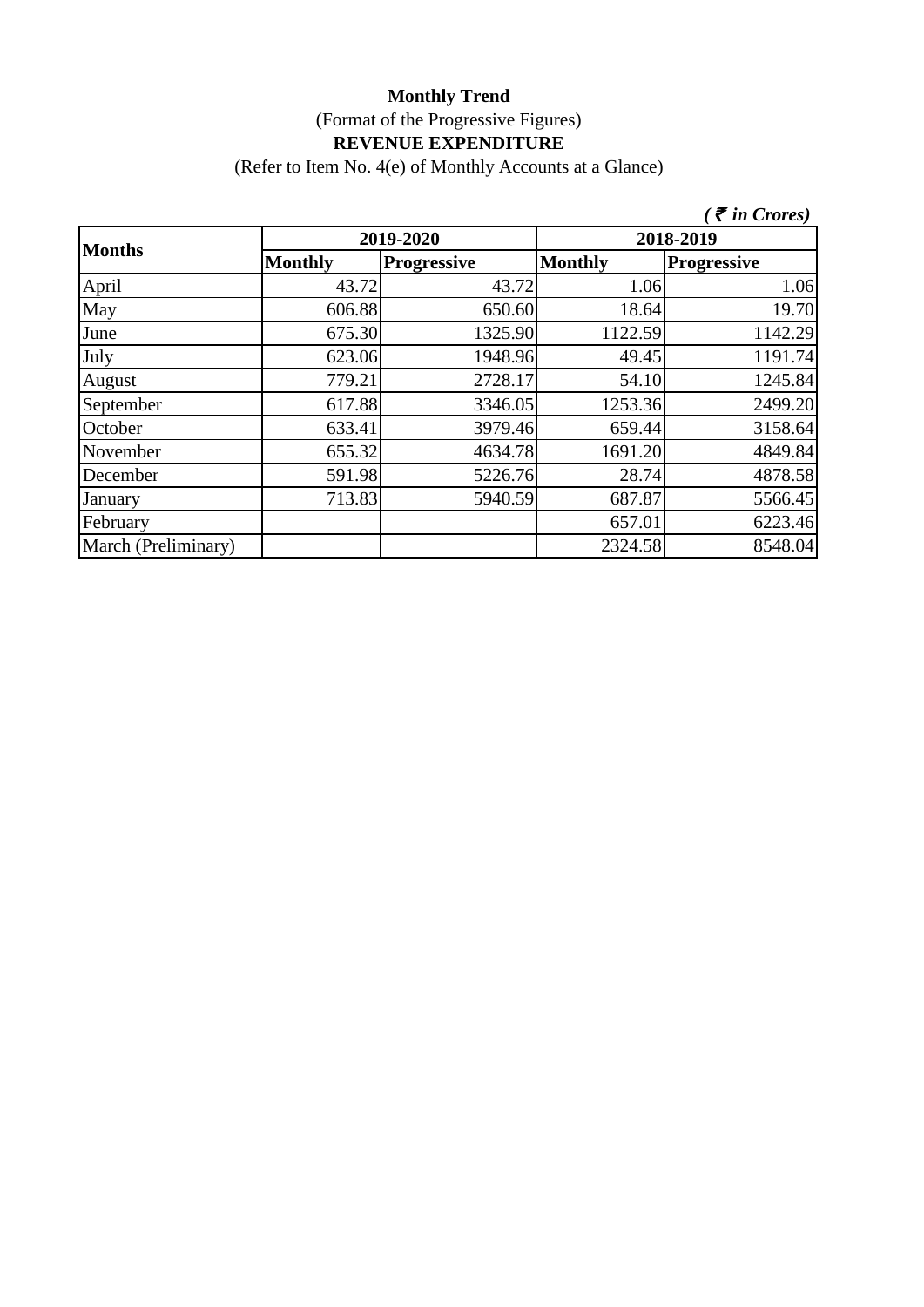# **Monthly Trend** (Format of the Progressive Figures) **CAPITAL EXPENDITURE**

(Refer to Item No. 5(a) of Monthly Accounts at a Glance)

|                     |                |                    |                | $\bar{\tau}$ in Crores) |
|---------------------|----------------|--------------------|----------------|-------------------------|
| <b>Months</b>       | 2019-2020      |                    | 2018-2019      |                         |
|                     | <b>Monthly</b> | <b>Progressive</b> | <b>Monthly</b> | <b>Progressive</b>      |
| April               | 1888.96        | 1888.96            | 2653.57        | 2653.57                 |
| May                 | 3078.96        | 4967.92            | 1663.54        | 4317.11                 |
| June                | 153.58         | 5121.50            | 248.47         | 4565.58                 |
| July                | 5584.54        | 10706.04           | 584.85         | 5150.43                 |
| August              | 187.98         | 10894.02           | $-25.7$        | 5124.73                 |
| September           | 240.58         | 11134.60           | 182.2          | 5306.93                 |
| October             | 5328.76        | 16463.36           | 4939.68        | 10246.61                |
| November            | 2136.35        | 18599.71           | 1554.74        | 11801.35                |
| December            | $-633.63$      | 17966.08           | 4615.74        | 16417.09                |
| January             | $-658.89$      | 17307.19           | $-1231.12$     | 15185.97                |
| February            |                |                    | $-665.62$      | 14520.35                |
| March (Preliminary) |                |                    | $-10.99$       | 14509.36                |

Note: It also includes Expenditure on Salary/Wages up to October, 2018 [Item No. 5(b) of Monthly Account at a Glance].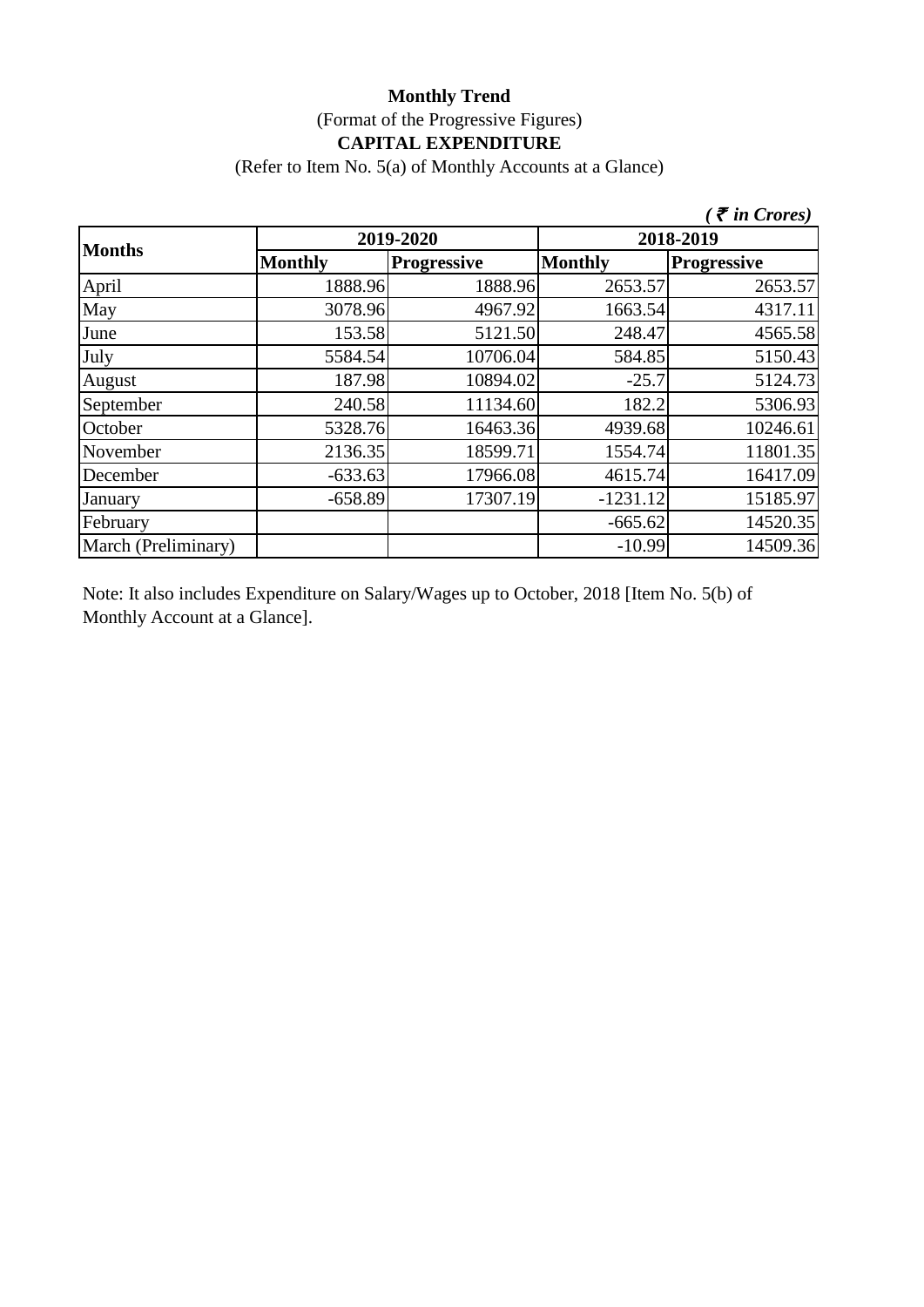#### **Monthly Trend** (Format of the Progressive Figures) **CAPITAL EXPENDITURE**

(Refer to Item No. 5(b) of Monthly Accounts at a Glance)

|                     |                |                    |                | $\zeta$ $\bar{\zeta}$ in Crores) |
|---------------------|----------------|--------------------|----------------|----------------------------------|
| <b>Months</b>       | 2019-2020      |                    | 2018-2019      |                                  |
|                     | <b>Monthly</b> | <b>Progressive</b> | <b>Monthly</b> | <b>Progressive</b>               |
| April               |                |                    |                | 0                                |
| May                 | $-14.38$       | $-14.38$           |                | 0                                |
| June                |                | $-14.38$           | 0              | $\boldsymbol{0}$                 |
| July                | $-3.05$        | $-17.43$           |                | 0                                |
| August              | 0.00           | $-17.43$           |                | 0                                |
| September           | 0.00           | $-17.43$           |                | 0                                |
| October             | 0.00           | $-17.43$           |                | 0                                |
| November            | 0.00           | $-17.43$           |                | $\boldsymbol{0}$                 |
| December            | 0.00           | $-17.43$           |                | $\overline{0}$                   |
| January             | 17.43          | 0.00               | 15.69          | 15.69                            |
| February            |                |                    |                | 15.69                            |
| March (Preliminary) |                |                    | 0              | 15.69                            |

Note: Expenditure on Salary/Wages up to October, 2018 stands included in Capital Expenditure [Item No. 5 (a) of Monthly Account at a Glance].